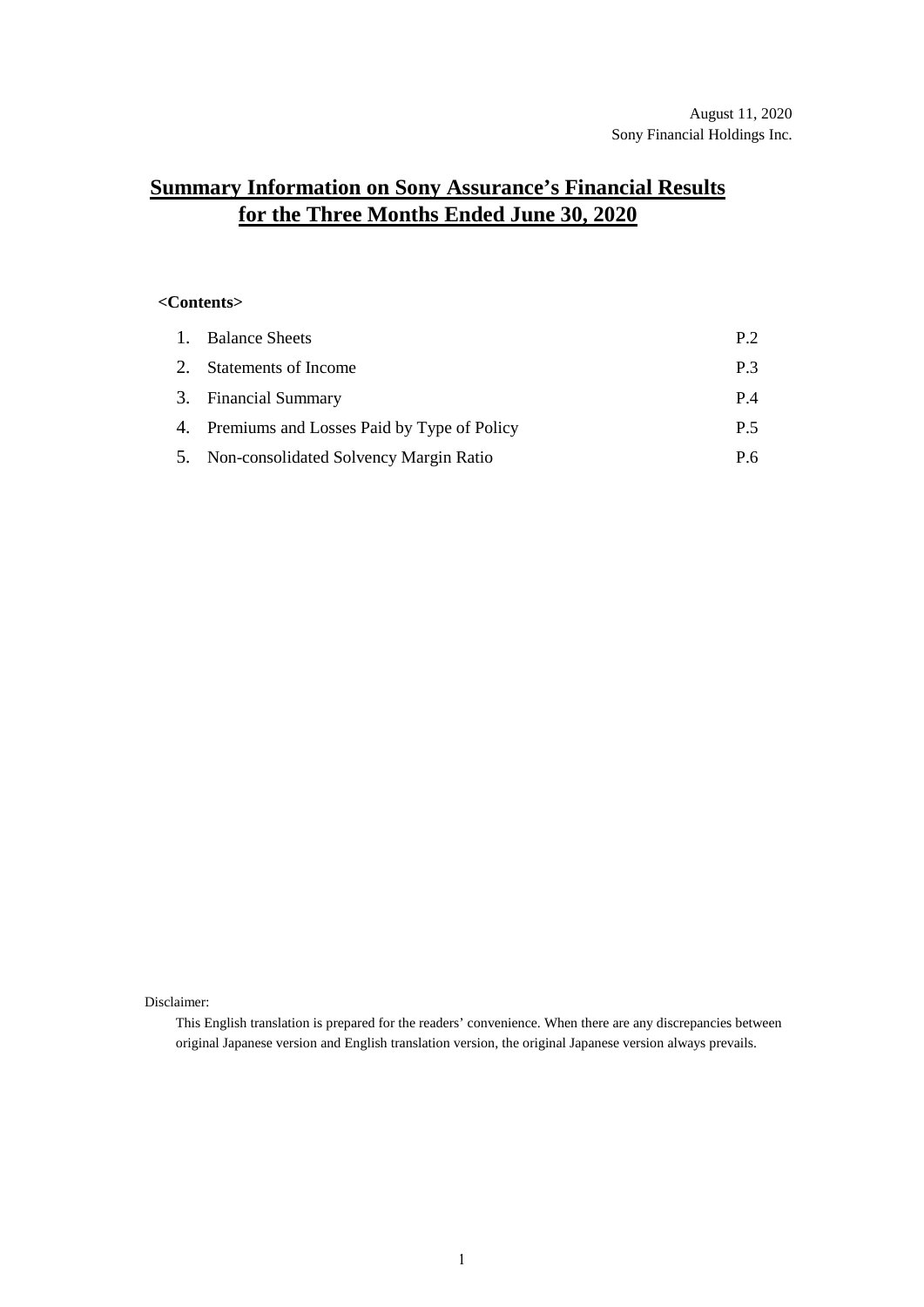## **1. Balance Sheets**

|                                                                              |                      | (Millions of yen)   |
|------------------------------------------------------------------------------|----------------------|---------------------|
|                                                                              | As of March 31, 2020 | As of June 30, 2020 |
| Assets:                                                                      |                      |                     |
| Cash and deposits                                                            | 28,671               | 29,149              |
| Call loans                                                                   | 10,000               | 15,000              |
| Securities                                                                   | 147,813              | 147,276             |
| Tangible fixed assets                                                        | 1,266                | 1,076               |
| Intangible fixed assets                                                      | 14,845               | 14,860              |
| Other assets                                                                 | 19,884               | 18,433              |
| Deferred tax assets                                                          | 12,388               | 12,419              |
| <b>Total Assets</b>                                                          | 234,870              | 238,217             |
| <b>Liabilities:</b>                                                          |                      |                     |
| Underwriting reserves                                                        | 179,511              | 182,569             |
| Reserve for outstanding losses and claims                                    | 40,354               | 38,199              |
| Underwriting reserves                                                        | 139,157              | 144,369             |
| Other liabilities                                                            | 14,101               | 12,546              |
| Income taxes payable                                                         | 1,808                | 2,289               |
| Others                                                                       | 12,292               | 10,256              |
| Reserve for employees' retirement benefits                                   | 1,972                | 2,024               |
| Reserve for employees' bonuses                                               | 1,231                | 588                 |
| Reserve under the special laws                                               | 268                  | 275                 |
| Reserve for price fluctuations                                               | 268                  | 275                 |
| <b>Total Liabilities</b>                                                     | 197,085              | 198,003             |
| <b>Net Assets:</b>                                                           |                      |                     |
| Shareholders' equity                                                         |                      |                     |
| Common stock                                                                 | 20,000               | 20,000              |
| Capital surplus                                                              | 3,389                | 3,389               |
| Retained earnings                                                            | 13,768               | 15,958              |
| Total shareholders' equity                                                   | 37,158               | 39,348              |
| Valuation and translation adjustments                                        |                      |                     |
| Net unrealized gains (losses) on available-for-sale securities, net of taxes | 626                  | 865                 |
| Total valuation and translation adjustments                                  | 626                  | 865                 |
| <b>Total Net Assets</b>                                                      | 37,785               | 40,213              |
| <b>Total Liabilities and Net Assets</b>                                      | 234,870              | 238,217             |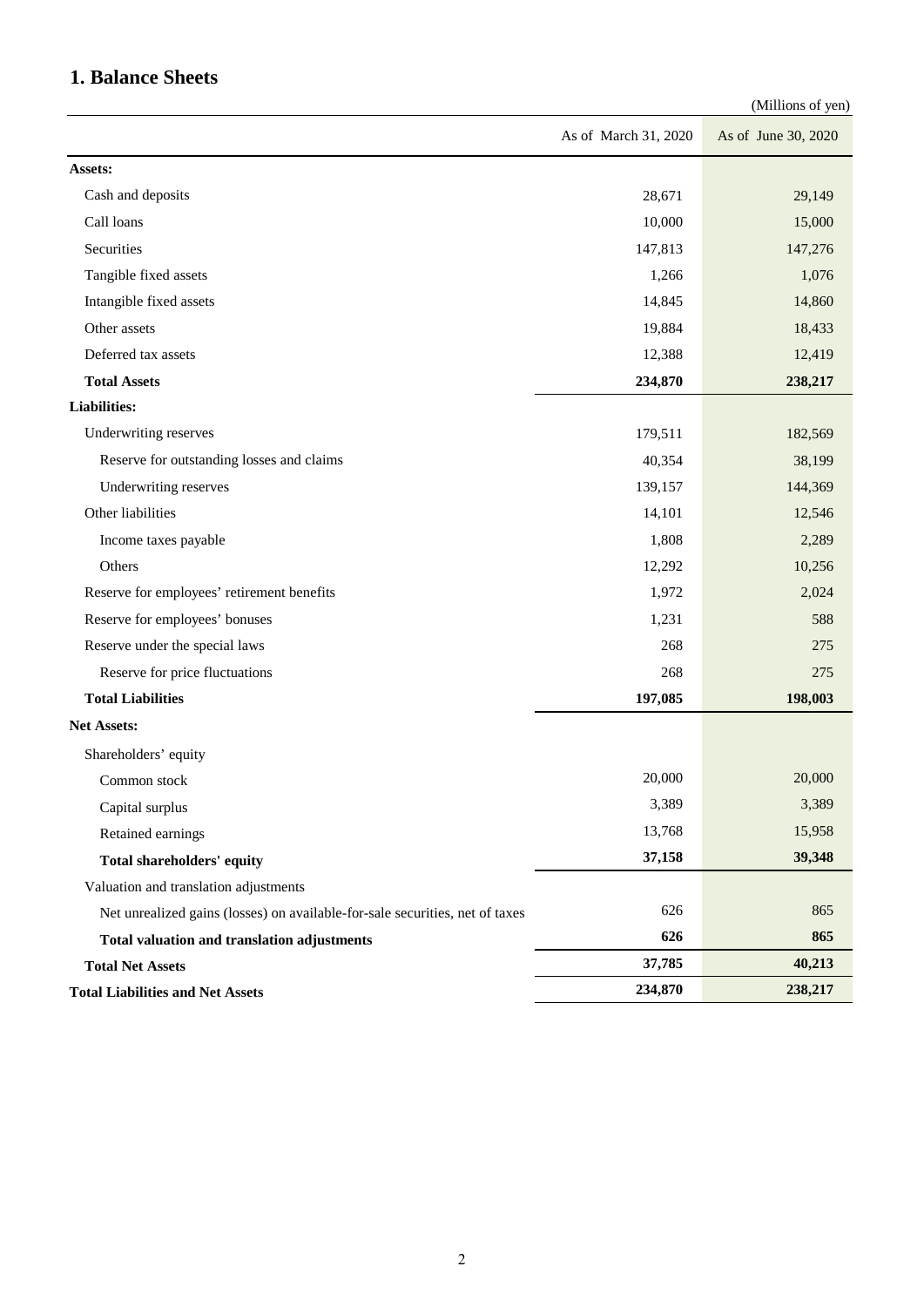## **2. Statements of Income**

(Millions of yen)

|                                                            | For the three months ended<br>June 30, 2019 | $($ winnons or yen $)$<br>For the three months ended<br>June 30, 2020 |
|------------------------------------------------------------|---------------------------------------------|-----------------------------------------------------------------------|
| <b>Ordinary Revenues</b>                                   | 31,865                                      | 35,363                                                                |
| Underwriting income                                        | 31,233                                      | 35,042                                                                |
| Net premiums written                                       | 30,418                                      | 32,868                                                                |
| Interest and dividends on deposits of premiums             | 19                                          | 19                                                                    |
| Reversal of reserve for outstanding losses and claims      | 795                                         | 2,154                                                                 |
| Investment income                                          | 628                                         | 305                                                                   |
| Interest income and dividends                              | 336                                         | 325                                                                   |
| Gains on sale of securities                                | 311                                         |                                                                       |
| Transfer to interest and dividends on deposits of premiums | (19)                                        | (19)                                                                  |
| Other ordinary income                                      | 4                                           | 14                                                                    |
| <b>Ordinary Expenses</b>                                   | 27,973                                      | 28,269                                                                |
| Underwriting expenses                                      | 20,918                                      | 20,705                                                                |
| Net losses paid                                            | 14,183                                      | 12,750                                                                |
| Loss adjustment expenses                                   | 2,088                                       | 2,206                                                                 |
| Net commissions and brokerage fees                         | 475                                         | 537                                                                   |
| Provision for underwriting reserves                        | 4,170                                       | 5,211                                                                 |
| Operating, general and administrative expenses             | 7,054                                       | 7,560                                                                 |
| Other ordinary expenses                                    | $\boldsymbol{0}$                            | 3                                                                     |
| <b>Ordinary Profit</b>                                     | 3,891                                       | 7,093                                                                 |
| <b>Extraordinary Gains</b>                                 |                                             |                                                                       |
| <b>Extraordinary Losses</b>                                | 25                                          | 7                                                                     |
| Losses on disposal of fixed assets                         | 18                                          | $\boldsymbol{0}$                                                      |
| Provision for reserve under the special laws               | 7                                           | 7                                                                     |
| Provision for reserve for price fluctuations               | 7                                           | 7                                                                     |
| <b>Income Before Income Taxes</b>                          | 3,865                                       | 7,086                                                                 |
| Income Taxes-Current                                       | 1,087                                       | 2,114                                                                 |
| Income Taxes-Deferred                                      | $\boldsymbol{6}$                            | (124)                                                                 |
| <b>Total Income Taxes</b>                                  | 1,093                                       | 1,990                                                                 |
| <b>Net Income</b>                                          | 2,772                                       | 5,095                                                                 |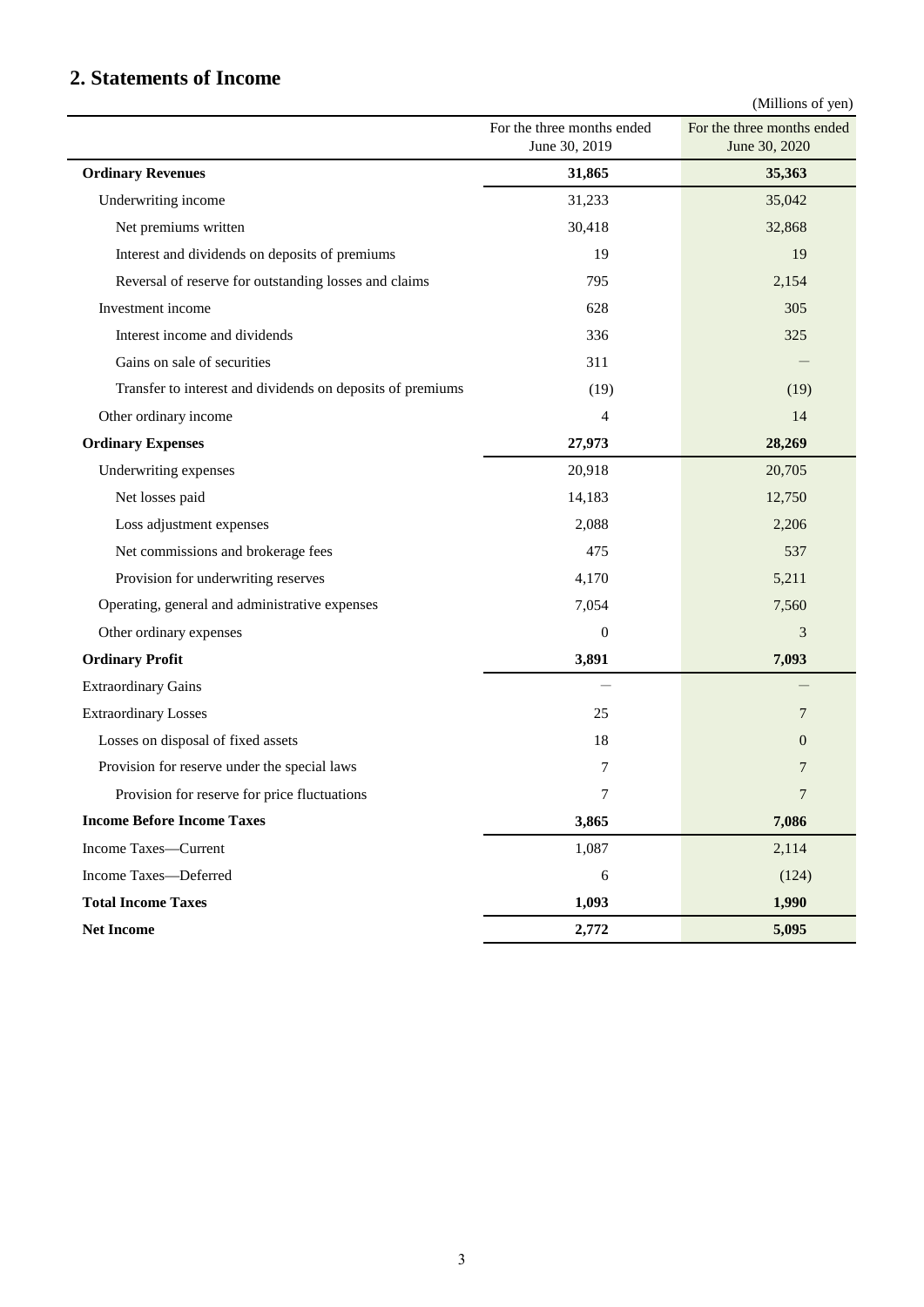#### **3. Financial Summary**

(Millions of yen)

|                                                                           | June 30, 2019 | For the three months ended For the three months ended<br>June 30, 2020 | YoY change<br>(Amount)   | YoY change<br>(% ) |
|---------------------------------------------------------------------------|---------------|------------------------------------------------------------------------|--------------------------|--------------------|
| Gross direct premiums written                                             | 30,347        | 32,927                                                                 | $+2,580$                 | $+8.5$             |
| Direct premiums written                                                   | 30,347        | 32,927                                                                 | $+2,580$                 | $+8.5$             |
| <b>Underwriting income</b>                                                | 31,233        | 35,042                                                                 | $+3,809$                 | $+12.2$            |
| Net premiums written                                                      | 30,418        | 32,868                                                                 | $+2,450$                 | $+8.1$             |
| <b>Underwriting expenses</b>                                              | 20,918        | 20,705                                                                 | (212)                    | (1.0)              |
| Net losses paid                                                           | 14,183        | 12,750                                                                 | (1, 432)                 | (10.1)             |
| Loss adjustment expenses                                                  | 2,088         | 2,206                                                                  | $+117$                   | $+5.6$             |
| Net commissions and brokerage fees                                        | 475           | 537                                                                    | $+61$                    | $+12.9$            |
| <b>Investment</b> income                                                  | 628           | 305                                                                    | (322)                    | (51.3)             |
| Interest income and dividends                                             | 336           | 325                                                                    | (10)                     | (3.2)              |
| Gains on sale of securities                                               | 311           |                                                                        | (311)                    | (100.0)            |
| <b>Investment expenses</b>                                                |               |                                                                        |                          |                    |
| Operating, general and administrative expenses                            | 7,054         | 7,560                                                                  | $+506$                   | $+7.2$             |
| Operating, general and administrative<br>expenses related to underwriting | 7,037         | 7,547                                                                  | $+509$                   | $+7.2$             |
| Other ordinary income (losses), net                                       | 4             | 11                                                                     | $+7$                     | $+186.2$           |
| <b>Ordinary Profit</b>                                                    | 3,891         | 7,093                                                                  | $+3,201$                 | $+82.3$            |
| Underwriting profit                                                       | 3,276         | 6,788                                                                  | $+3,512$                 | $+107.2$           |
| <b>Extraordinary Gains</b>                                                |               |                                                                        | $\overline{\phantom{0}}$ |                    |
| <b>Extraordinary Losses</b>                                               | 25            | $\overline{7}$                                                         | (18)                     | (71.6)             |
| Extraordinary gains (losses), net                                         | (25)          | (7)                                                                    | $+18$                    |                    |
| <b>Income Before Income Taxes</b>                                         | 3,865         | 7,086                                                                  | $+3,220$                 | $+83.3$            |
| Income Taxes - Current                                                    | 1,087         | 2,114                                                                  | $+1,027$                 | $+94.5$            |
| Income Taxes-Deferred                                                     | 6             | (124)                                                                  | (130)                    | (2,079.1)          |
| <b>Total Income Taxes</b>                                                 | 1,093         | 1,990                                                                  | $+896$                   | $+82.0$            |
| <b>Net Income</b>                                                         | 2,772         | 5,095                                                                  | $+2,323$                 | $+83.8$            |
| Net loss ratio                                                            | 53.5%         | 45.5%                                                                  |                          |                    |
| Net expense ratio                                                         | 24.7%         | 24.6%                                                                  |                          |                    |
| Adjusted ordinary profit                                                  | 4,865         | 8,154                                                                  | $+3,289$                 | $+67.6$            |
| E.I. loss ratio                                                           | 56.3%         | 43.9%                                                                  |                          |                    |

Notes 1. Underwriting profit = Underwriting income – (Underwriting expenses + Operating, general and administrative expenses related to underwriting)  $\pm$  Other income (expenses) Other income (expenses) is the amount equivalent to the corporate income taxes for compulsory automobile liability insurance, etc.

2. Net loss ratio = (Net losses paid + Loss adjustment expenses) / Net premiums written x 100

3. Net expense ratio = (Net commissions and brokerage fees + Operating, general and administrative expenses related to underwriting) / Net premium written x 100

4. Adjusted ordinary profit = Ordinary profit + Provision for catastrophe reserve \*Provision for catastrophe reserve is described as positive amount.

5. E.I. loss ratio = (Net losses paid + Provision for reserve for outstanding losses and claims + Loss adjustment expenses) / Earned premiums x 100 \*Earthquake insurance and compulsory automobile liability insurance are excluded from the above calculation.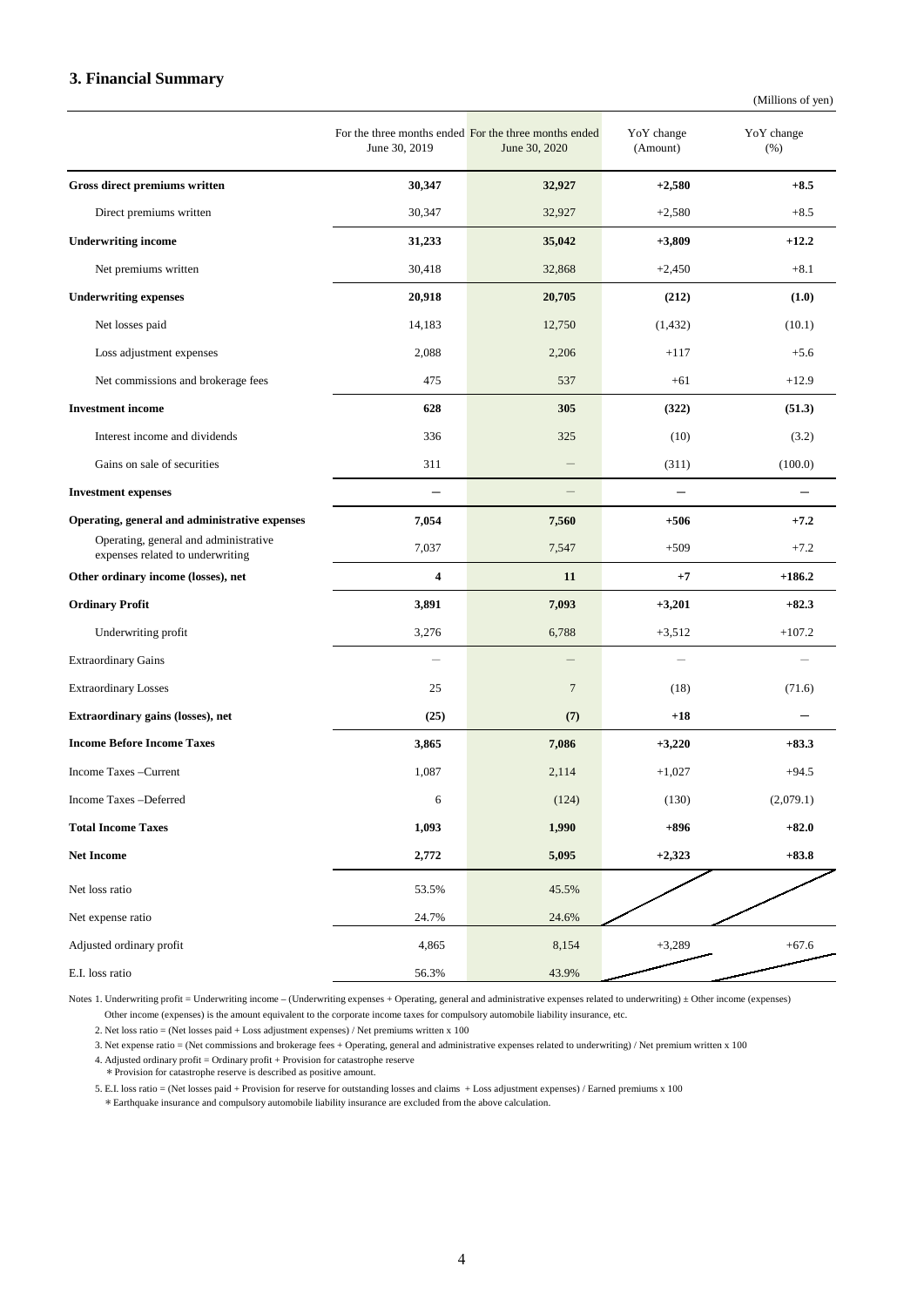## **4. Premiums and Losses Paid by Type of Policy**

#### **Direct premiums written**

|                                 | For the three months ended<br>June 30, 2019 |             | $\sqrt{2}$<br>For the three months ended<br>June 30, 2020 |        |             |            |
|---------------------------------|---------------------------------------------|-------------|-----------------------------------------------------------|--------|-------------|------------|
|                                 | Amount                                      | Composition | YoY change                                                | Amount | Composition | YoY change |
|                                 |                                             | %           | $\%$                                                      |        | %           | $\%$       |
| Fire                            | 374                                         | 1.2         | $+582.7$                                                  | 952    | 2.9         | $+154.3$   |
| Marine                          |                                             | –           |                                                           |        |             |            |
| Personal accident               | 2,277                                       | 7.5         | $+5.3$                                                    | 2,223  | 6.8         | (2.4)      |
| Voluntary automobile            | 27,695                                      | 91.3        | $+4.2$                                                    | 29,752 | 90.4        | $+7.4$     |
| Compulsory automobile liability |                                             |             | -                                                         |        |             |            |
| Total                           | 30,347                                      | 100.0       | $+5.4$                                                    | 32,927 | 100.0       | $+8.5$     |

#### **Net premiums written**

|                                 |                                             |             |            |                                             |             | (Millions of yen) |
|---------------------------------|---------------------------------------------|-------------|------------|---------------------------------------------|-------------|-------------------|
|                                 | For the three months ended<br>June 30, 2019 |             |            | For the three months ended<br>June 30, 2020 |             |                   |
|                                 | Amount                                      | Composition | YoY change | Amount                                      | Composition | YoY change        |
|                                 |                                             | %           | $\%$       |                                             | $\%$        | %                 |
| Fire                            | 197                                         | 0.6         | $+3,985.5$ | 543                                         | 1.7         | $+175.3$          |
| Marine                          |                                             | –           | –          | $\overline{0}$                              | 0.0         |                   |
| Personal accident               | 2,244                                       | 7.4         | $+1.0$     | 2,294                                       | 7.0         | $+2.2$            |
| Voluntary automobile            | 27,621                                      | 90.8        | $+4.1$     | 29,661                                      | 90.2        | $+7.4$            |
| Compulsory automobile liability | 354                                         | 1.2         | $+18.1$    | 368                                         | 1.1         | $+3.9$            |
| Total                           | 30,418                                      | 100.0       | $+4.7$     | 32,868                                      | 100.0       | $+8.1$            |

#### **Net losses paid, net loss ratio**

|                                 |                                             |            |                |                                             |            | (Millions of yen) |
|---------------------------------|---------------------------------------------|------------|----------------|---------------------------------------------|------------|-------------------|
|                                 | For the three months ended<br>June 30, 2019 |            |                | For the three months ended<br>June 30, 2020 |            |                   |
|                                 | Amount                                      | YoY change | Net loss ratio | Amount                                      | YoY change | Net loss ratio    |
|                                 |                                             | %          | $\%$           |                                             | %          | $\%$              |
| Fire                            | 3                                           | $+96.6$    | 8.3            | 19                                          | $+497.1$   | 7.3               |
| Marine                          | (3)                                         | (321.8)    | –              | $\overline{0}$                              |            | 29.2              |
| Personal accident               | 763                                         | $+10.5$    | 37.2           | 804                                         | $+5.4$     | 38.8              |
| Voluntary automobile            | 13,097                                      | $+8.7$     | 54.7           | 11,598                                      | (11.4)     | 46.2              |
| Compulsory automobile liability | 323                                         | (1.6)      | 91.2           | 327                                         | $+1.3$     | 89.0              |
| Total                           | 14,183                                      | $+8.5$     | 53.5           | 12,750                                      | (10.1)     | 45.5              |

#### (Millions of yen)